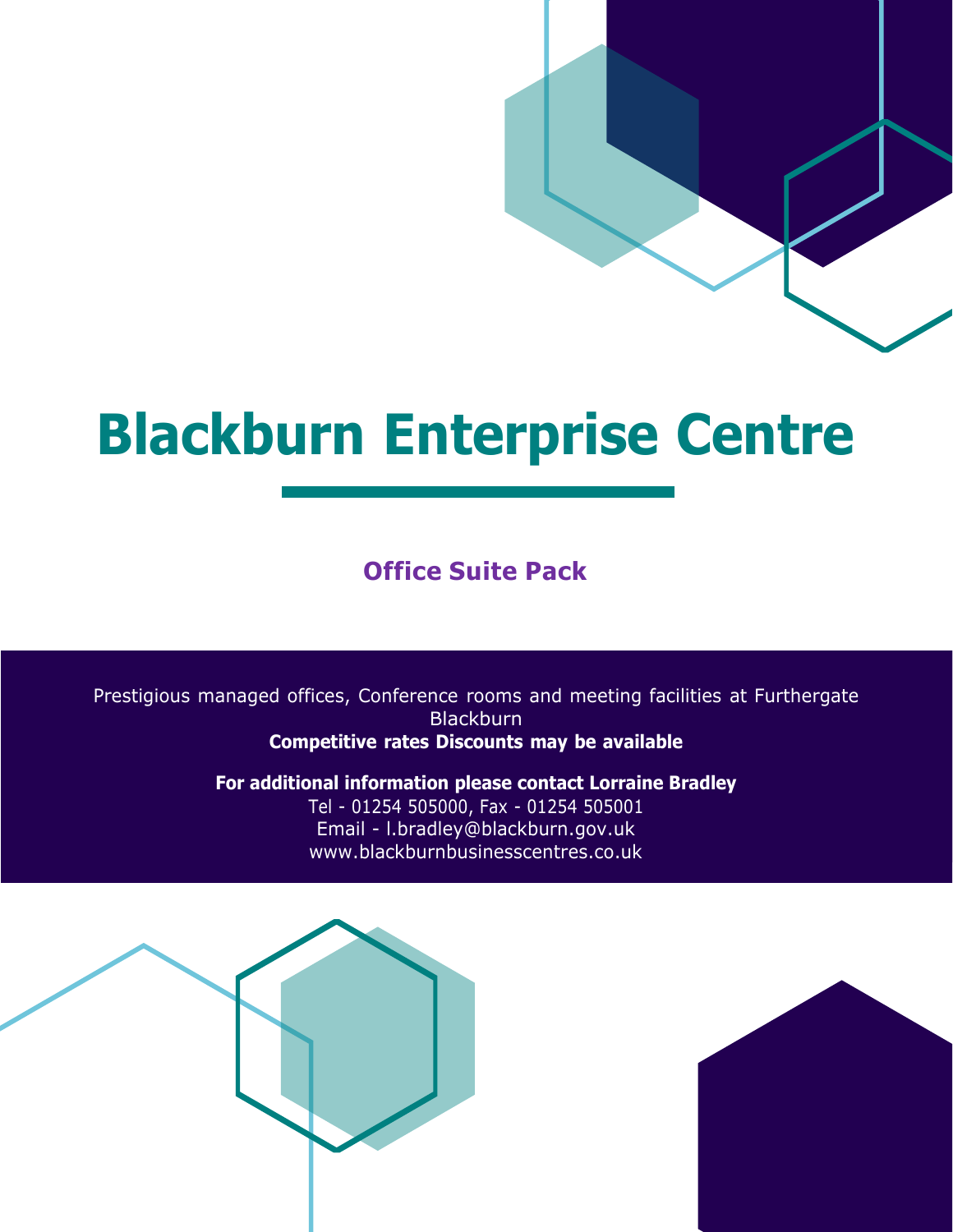# **Blackburn Enterprise Centre**

Blackburn with Darwen Borough Council is proud to introduce The Blackburn Enterprise Centre at Furthergate, a major project aimed at contributing to the success of the East Lancs Gateway Economic Development Zone.

• • •

The Centre has 26 self-contained office suites available, in a range of sizes from 377sq ft to 1100 ft, suitable for a diverse number of uses, with a fully staffed reception area to welcome visitors and access to additional facilities and services, including high-speed wireless broadband. A friendly and efficient reception team are available, to greet visitors, answer calls and take messages. Other services include word processing, fax, photocopying, document binding and telephone answering. Conference facilities along with smaller syndicate rooms are available at very attractive rates. All rooms include full audiovisual presentation equipment and wireless broadband.



The Blackburn Enterprise Centre has created a vibrant and contemporary environment where businesses can take full advantage of the location, image and added facilities available.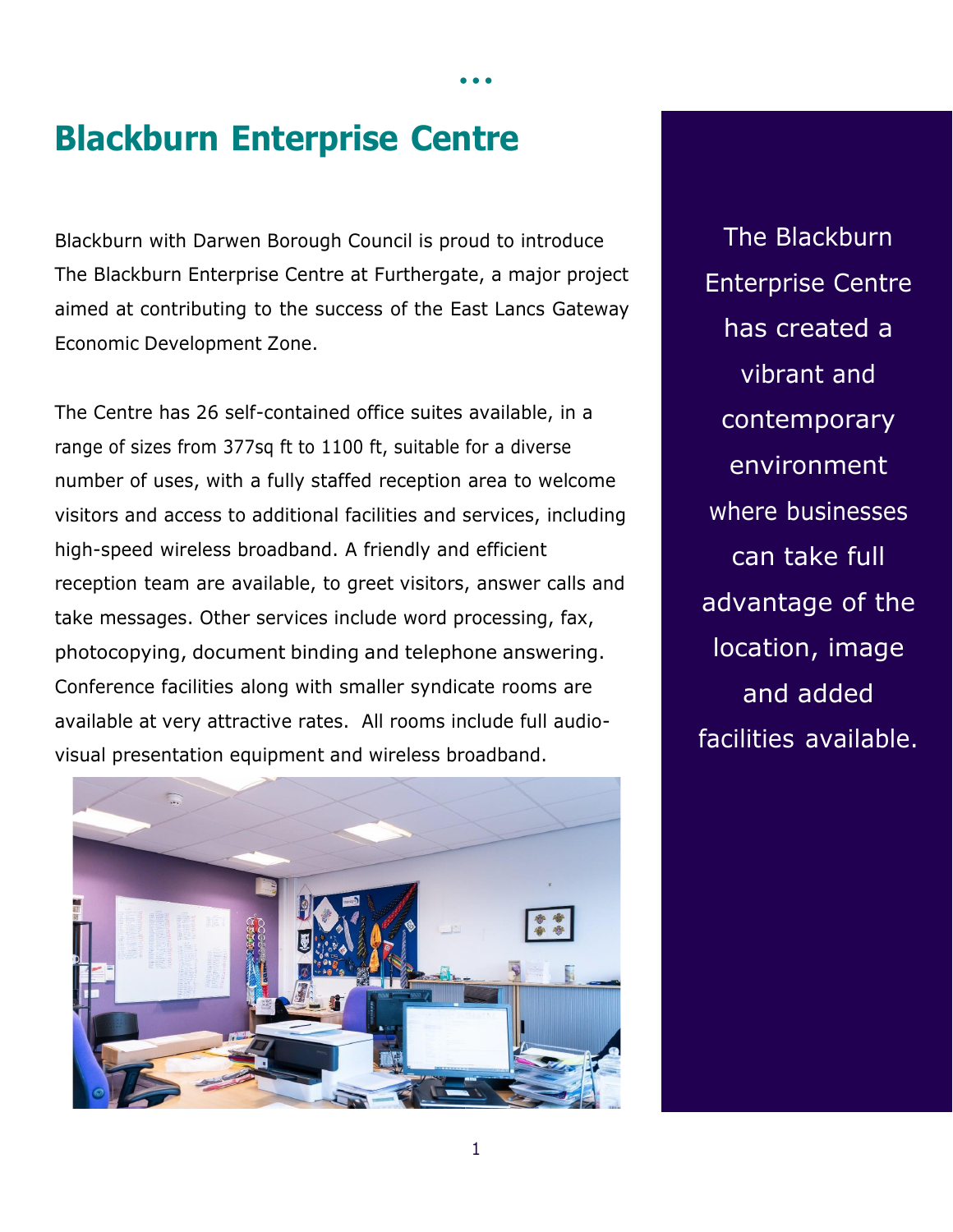The Centre has 26 self-contained offices suites available, in a range of sizes from 377 sq ft to 1100 sq ft. These are suitable for a diverse number of uses, with a fully staffed reception area, to welcome your visitors, and access to additional services and support.

• • •

A friend and efficient team are on hand to greet your visitors, answer calls and take messages. Other services include; word processing, photocopying, telephone answering, mail franking and hire of conference and meeting rooms.

#### **Telephony and Broadband:**

The centre offers Wifi for personal use, however this is a shared service, so connection to the Centre's leased line is recommended for business use. This offers each business their own dedicated wireless router for connection of multiple devices and will enable cloud-based services and card billing service to be used.

Telephone handsets can be set up in each office, and dedicated DDI numbers for your business can be allocated, all phones are connected to the Centre's switchboard to allow telephone answering and message taking when you are away from the office.

2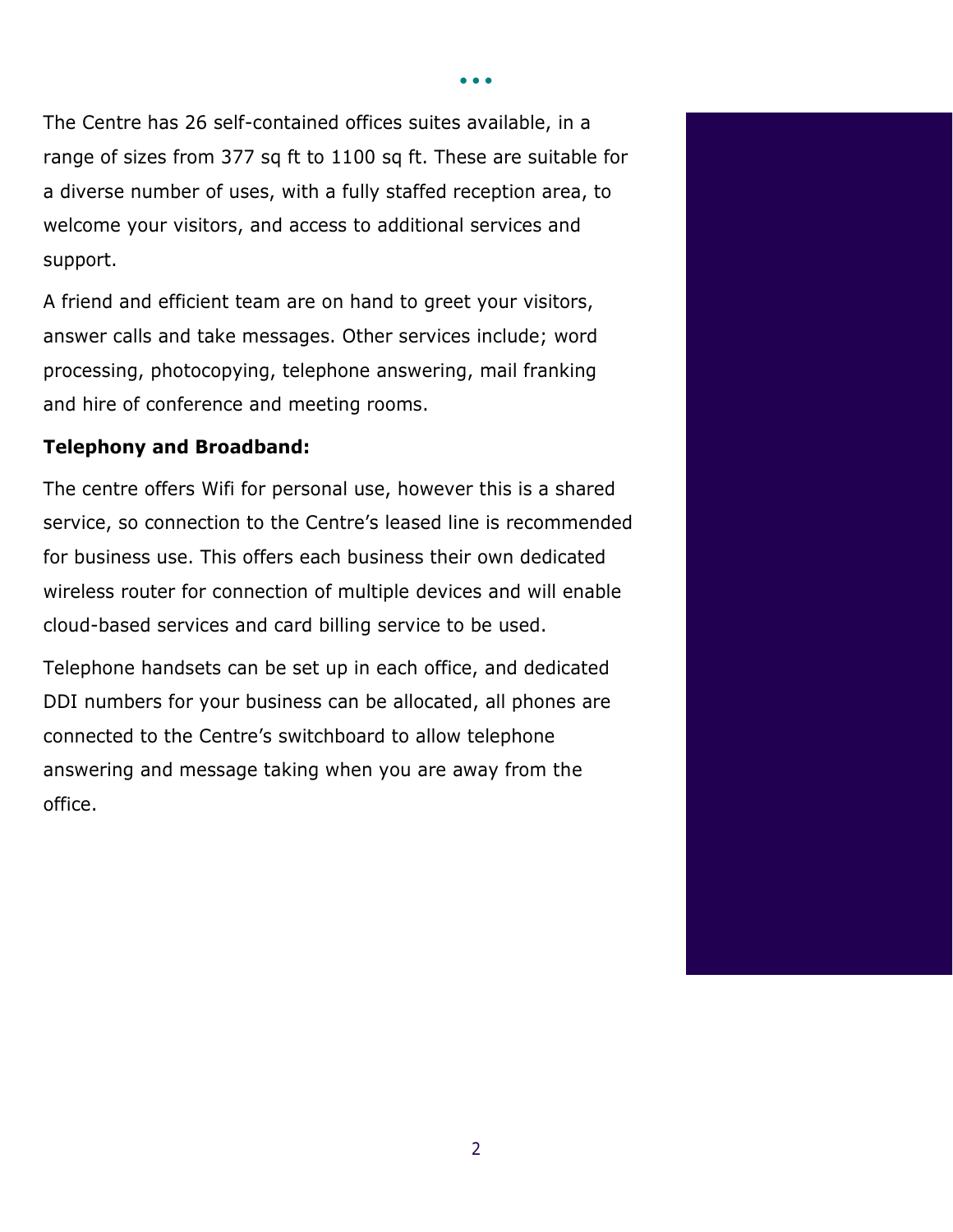The Centre is close to M65, Blackburn town centre and railway stations, and on a major bus route. Conveniently, the Centre is also next to a large Tesco and various pubs and eateries for you to explore.

• • •

Companies can rent premises at Blackburn Enterprise Centre on an easy-in easy-out basis. Rental charges are inclusive of water service charges, background heating, insurance of the of the building, security, and cleaning and maintenance of the common areas. There is FREE car parking available for up to 100 cars at Centre, which is situated right outside the main entrance to the Building.

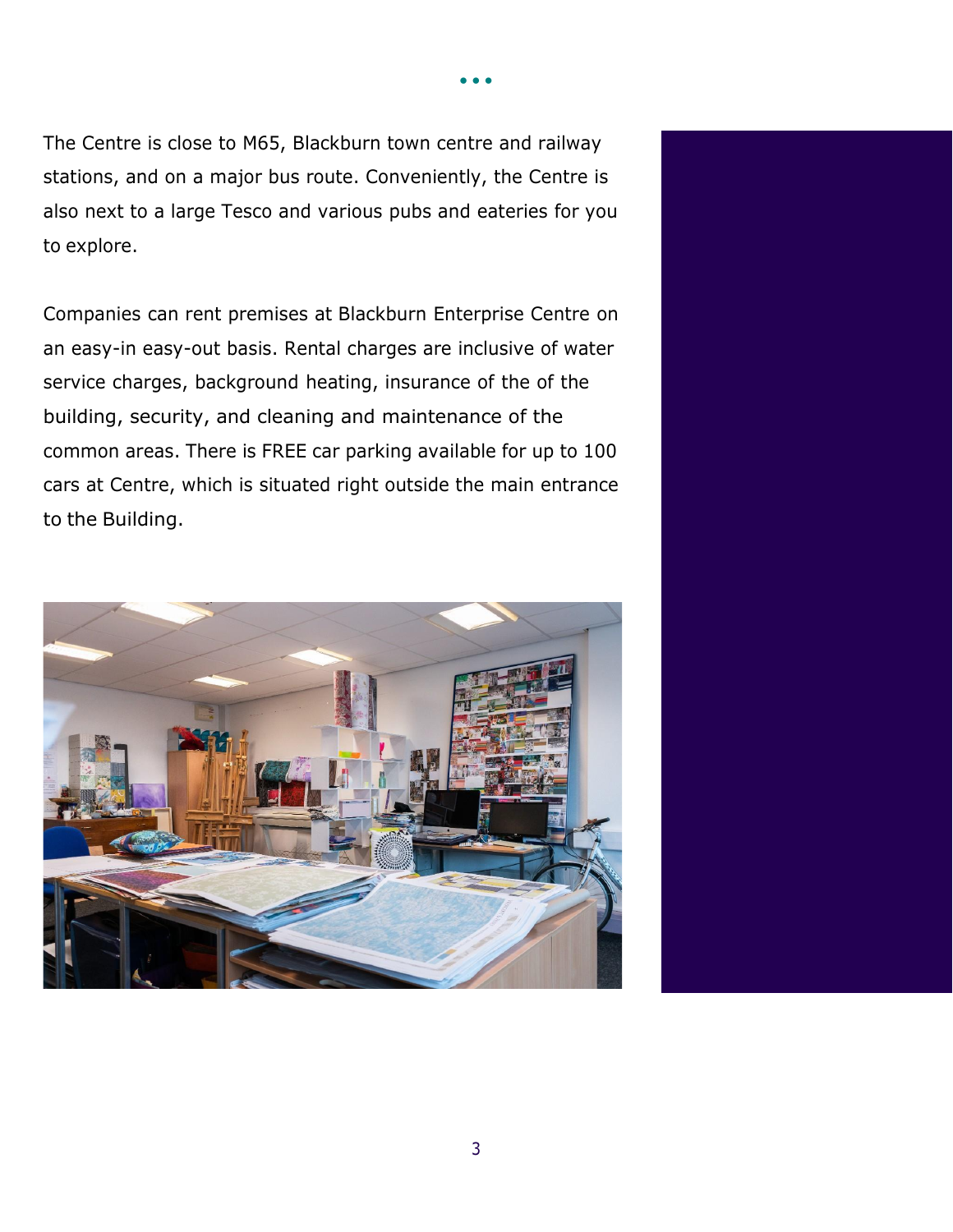# **Blackburn Enterprise Centre office sizes**

• • •

### **Prices from 1st April 2018**

| <b>Ground Floor</b>   |                    |                       |                             |                                      |
|-----------------------|--------------------|-----------------------|-----------------------------|--------------------------------------|
| <b>Suite No.</b><br>1 | Size Sq. m.<br>101 | Size. Sq. Ft.<br>1081 | Rent per month<br>£1,500.41 | <b>Inclusive of VAT</b><br>£1,800.49 |
| 5                     | 105                | 1130                  | £1,567.60                   | £1,881.12                            |
| 6                     | 96                 | 1033                  | £1,433.23                   | £1,719.88                            |
|                       |                    |                       |                             |                                      |
| <b>First Floor</b>    |                    |                       |                             |                                      |
| <b>Suite No.</b>      | Size Sq. m.        | Size. Sq. Ft.         | <b>Rent per month</b>       | <b>Inclusive of VAT</b>              |
| 7                     | 61                 | 656                   | £910.70                     | £1,092.84                            |
| 8                     | 58                 | 624                   | £865.91                     | £1,039.09                            |
| 9                     | 50                 | 538                   | £746.48                     | £895.78                              |
| 10                    | 54                 | 581                   | £806.19                     | £967.43                              |
| 11                    | 69                 | 742                   | £1,030.14                   | £1,236.17                            |
| 12                    | 51                 | 549                   | £761.40                     | £913.69                              |
| 13                    | 67                 | 721                   | £1,000.28                   | £1,200.33                            |
| 14                    | 49                 | 527                   | £731.55                     | £877.86                              |
| 15                    | 58                 | 624                   | £865.91                     | £1,039.09                            |
| 16                    | 103                | 1108                  | £1,537.74                   | £1,845.29                            |
| 17                    | 55                 | 592                   | £821.12                     | £985.34                              |
|                       |                    |                       |                             |                                      |
| Second Floor          |                    |                       |                             |                                      |
| <b>Suite No.</b>      | Size Sq. m.        | Size. Sq. Ft.         | Rent per month              | <b>Inclusive of VAT</b>              |
| 18                    | 42                 | 452                   | £627.04                     | £752.45                              |
| 19                    | 45                 | 484                   | £671.83                     | £806.20                              |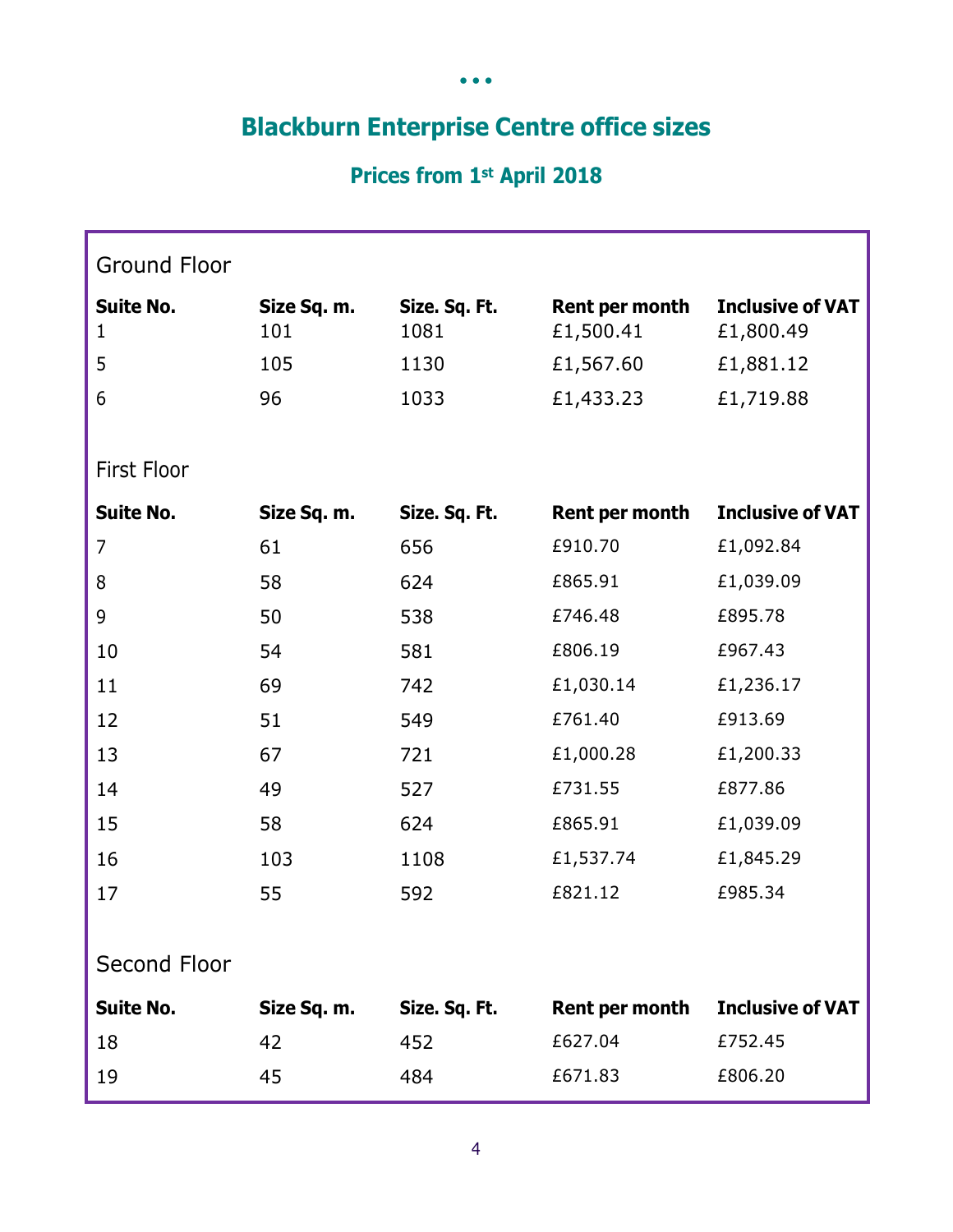| 20 | 48 | 516 | £716.62 | £859.94 |  |
|----|----|-----|---------|---------|--|
| 21 | 52 | 560 | £776.33 | £931.60 |  |
| 22 | 50 | 538 | £746.48 | £895.78 |  |
| 23 | 53 | 570 | £791.26 | £949.51 |  |
| 24 | 35 | 377 | £522.53 | £627.04 |  |
| 25 | 35 | 377 | £522.53 | £627.04 |  |
| 26 | 35 | 377 | £522.53 | £627.04 |  |
| 27 | 35 | 377 | £522.53 | £627.04 |  |
| 28 | 53 | 570 | £791.26 | £949.51 |  |
|    |    |     |         |         |  |

• • •

Rental payments per month are inclusive of water rates, background heating, insurance, cleaning and maintenance of the facilities and common areas and access to full reception and administrative services. Rateable value is approximately the annual rental charge of the office (Please note this is only an approximation).

### **Rateable Value Blackburn Enterprise Centre**

| <b>Address</b>         | <b>PRN</b>    | <b>RV</b> |
|------------------------|---------------|-----------|
| Suite 1 Property Ref:  | BY02260N0009A | 10750     |
| Suite 3 Property Ref:  | BY02260N0039A | 3400      |
| Suite 4 Property Ref:  | BY02260N0013A | 11000     |
| Suite 5 Property Ref:  | BY02260N0014A | 11250     |
| Suite 6 Property Ref:  | BY02260N0015A | 11000     |
| Suite 7 Property Ref:  | BY02260N0043A | 7200      |
| Suite 8 Property Ref:  | BY02260N0045A | 6800      |
| Suite 9 Property Ref:  | BY02260N0018A | 6000      |
| Suite 10 Property Ref: | BY02260N0019A | 6300      |